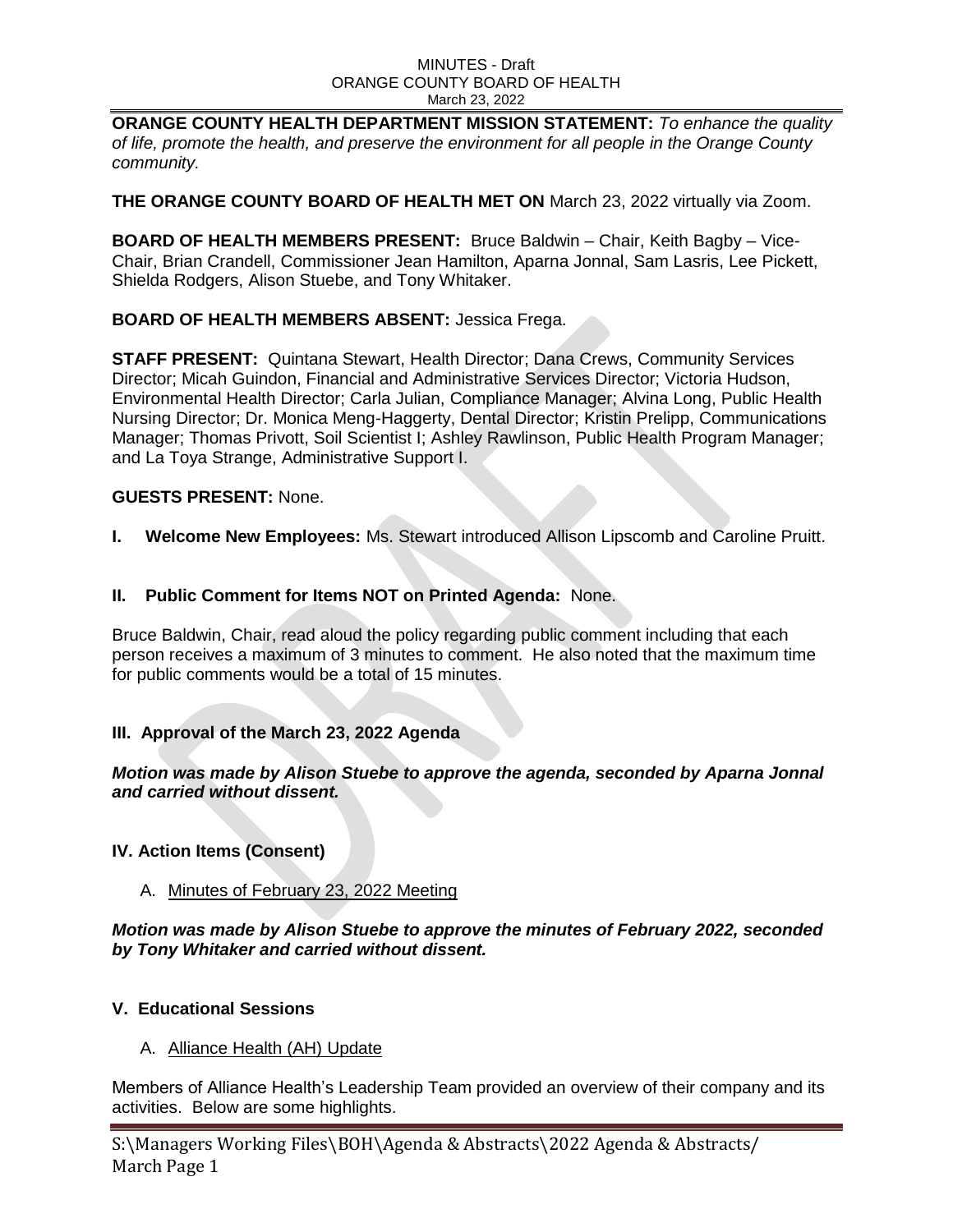- Realignment
	- $\circ$  The AH Network Development Team's goals to align their model with the providers in OC were to enhance quality performance, improve patient outcomes, and improve quality performance which will result in greater access to care.
	- o Building relationships with OC providers by:
		- $\triangleright$  Meeting with them one-on-one to foster strong relationships and respond to their concerns.
		- $\triangleright$  Meeting with organizations and county agencies to understand how they service members and to identify areas of opportunities to enhance member experience.
- Reimbursement
	- o Prioritizing provider contract details and making certain authorizations are loaded quickly to ensure timely payments.
- Problem Resolution
	- o Set up an additional email to help triage realignment issues more quickly.
- Provider Network Growth
	- o Beginning December 2022, AH will be responsible for managing physical and behavioral health as well as pharmacy benefits for members of AH's Tailored Plan.
	- o AH Provider Network Team is working to build a physical health network focusing on integrated and continuity of care.
- AH Care Management Department is responsible for the following programs:
	- o Care Management, AH Complete Care, and Tailored Plan Care Management programs.
- Innovations Program Update
	- $\circ$  All members actively engaged in supports with Cardinal received a welcome letter from AH. All members have a permanent Care Manager and Case Worker assigned.
	- $\circ$  Written communication about the care team structure along with the team members' contact information will be sent to each member enrolled in the Innovations Waiver.
- Registry of Unmet Needs (RUN) Update
	- o All members of Cardinal RUN prior to 12/1 have transitioned to the Alliance RUN.
	- o Members retain their place in line on the OC registry.
	- o Members do not need to resubmit documents to maintain their place on the registry.
- AH has been aligning their processes and expectations to support members with selfdirection under Cardinal and have developed a cross-divisional workgroup to evaluate self-direction training offered by Care Management and AH's contracted providers.

## *The BOH had questions and comments that were addressed by various members of Alliance Health.*

B. Housing Update

Corey Root, Director of the Orange County Housing & Community Development (OCHCD), will provide an update on its services and activities. Below are some highlights of Ms. Root's presentation.

- OCHCD has four divisions.
	- $\circ$  Community Development HOME, bonds, rehab & repair
		- $\triangleright$  Creates and preserves affordable housing.
		- $\triangleright$  Rehab programs keep people in housing.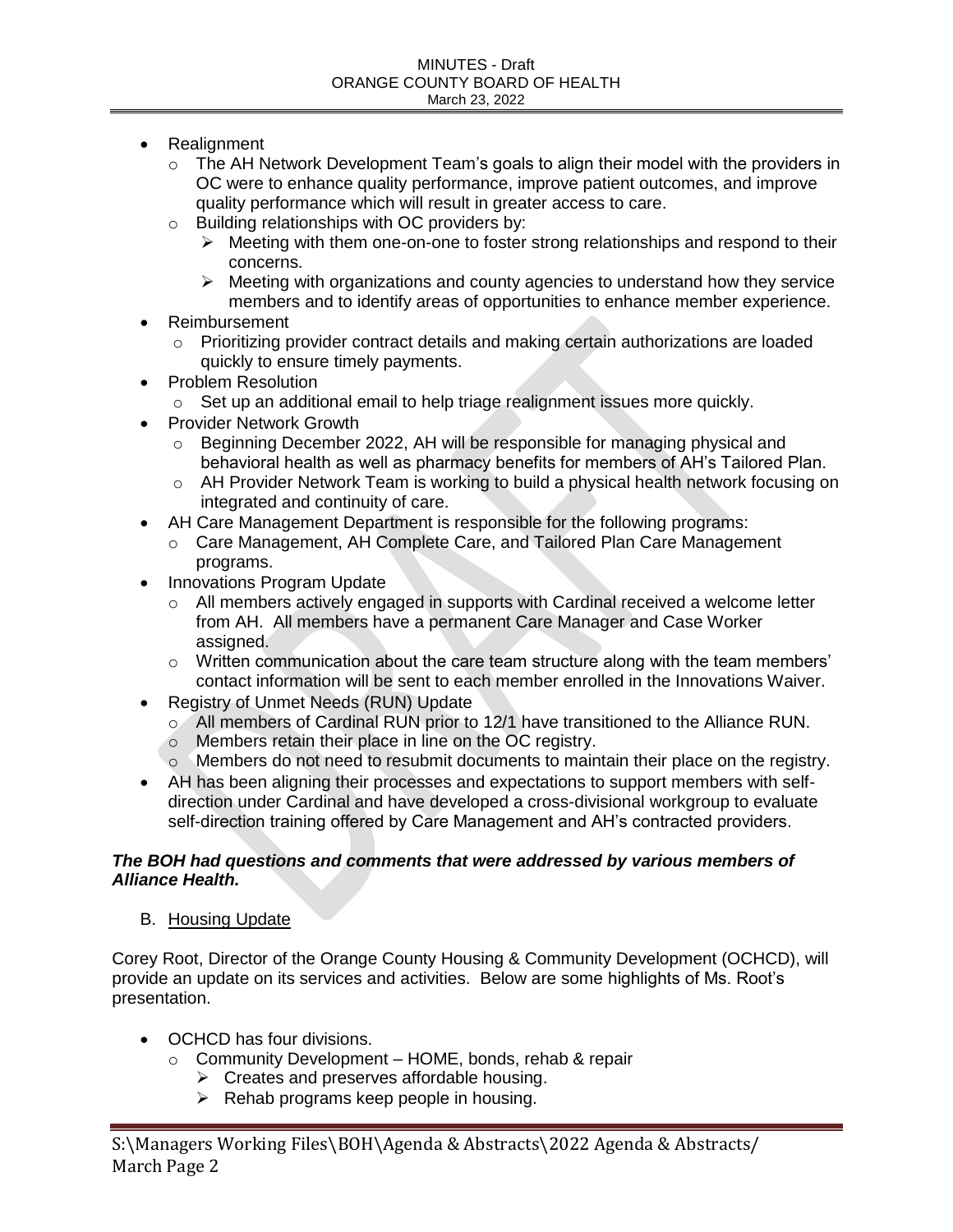- o Housing Authority Housing Choice (Section 8) Vouchers
	- $\triangleright$  Helps people pay rent in apartments in the community.
	- $\triangleright$  Vouchers are prioritized for people exiting homelessness.
- $\circ$  Partnership to End Homelessness Coordination & grants, direct service, rapid rehousing, street outreach, prevention
	- $\triangleright$  Works with service providers and property owners to house people with very low income.
	- $\triangleright$  Provides assistance to prevent homelessness, bring housing stabilization and to help those that are living unsheltered.
- $\circ$  Community Stability Emergency housing assistance, Eviction Diversion program, housing helpline
	- $\triangleright$  Since 2020, OC, with partnership with towns, has assisted in providing \$8.9 million for rent and utilities to 2182 households.
	- $\triangleright$  Those with extremely low incomes received the most assistance.
- Ms. Root also encouraged the BOH members to join one of the board's associated with the OCHCD and provided information on directing landlords that are interested in housing those with vouchers.

# *The BOH had questions and comments that were addressed by Ms. Root.*

# C. Accreditation Update

Ashley Rawlinson, Public Health Program Manager, Healthy Carolinians of OC Coordinator and Agency Accreditation Coordinator, provided a presentation on how the N.C. Local Health Department Accreditation program specifically addresses Board of Health roles and responsibilities. She reviewed the purpose of accreditation, discussed specific Board of Healthrelated activities around five domains and clarified how the Board is involved in these activities. Below are some highlights.

- OCHD is preparing for the site visit scheduled to occur winter 2023.
- All LHDs in NC have completed the Accreditation process at least twice.
- Basic components of the Accreditation process
	- o Self-Assessment of the Agency
		- $\triangleright$  Comprised of 147 activities and 41 benchmarks
			- Agency Core Functions and Essential Services
			- Assessment, Policy and Assurance
			- **Facilities and Administrative Services**
			- **Governance**
	- $\circ$  Site Visit peer voiunteers
		- $\triangleright$  Peer volunteers
		- $\triangleright$  Documentation reviewed, facility tours, interviews conducted
		- $\triangleright$  Site Visit Report results/recommendation
	- o Board Adjudication
- Accreditation provides a framework for a health department to:
	- o Improve management.
	- o Identify performance improvement opportunities.
	- o Improve relationships with the community.
	- o Develop leadership.
- The Law
	- o Senate Bill 804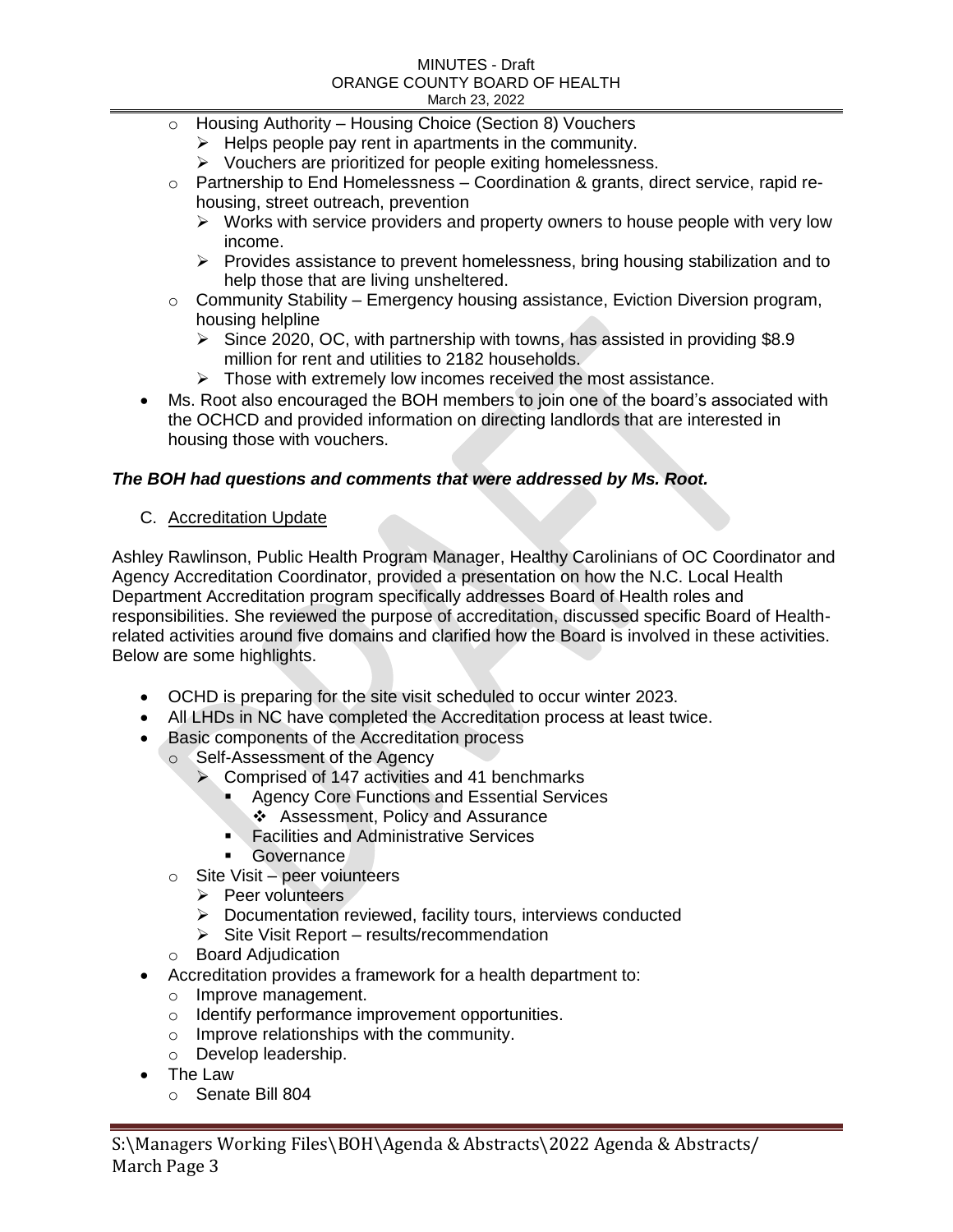- $\triangleright$  Established NCLHDA Board within the NC Institute for Public Health.
- $\triangleright$  Mandates all LHDs to obtain and maintain Accreditation.
- o 10A NCAC 48B
	- $\triangleright$  Defines scoring requirements by core function.
	- **▶ Describes benchmarks and activities.**
- Board Role/Responsibilities include:
	- $\circ$  Hear/review LHD reports, input on community health improvement efforts, educate and advocate with community leaders about community health issues.
	- o Discuss the need for new/amended rules or ordinances and have policies for rulemaking and appeals.
	- o Review financial reports and approve fees and budgets.
	- $\circ$  Review and approve the Health Director's job description and performance evaluation.
	- $\circ$  Must receive training on BOH roles and responsibilities and have an annually updated handbook/training policy procedure.
	- o Attend meetings regularly so quorums are reached, contribute to discussion during Board meetings, review meeting minutes and complete required trainings promptly.

# **VI. Action Items (Non-Consent)**

## A. **BOH Appointments**

The Board of Health voted to recommend Brian Crandell to his 1<sup>st</sup> full term and Aparna Jonnal to her  $2^{nd}$  full term. As the Board decided on one motion for the reappointment of both members, each of them abstained on the vote in regards to voting on their own reappointments.

#### *Motion to reappointment Brian Crandell and Aparna Jonnal and forward to the Board of County Commissioners was made by Shielda Rodgers, seconded by Lee Pickett, and carried without dissent.*

# B. BOH Nominations Committee

Sam Lasris' 3<sup>rd</sup> term as the Dentist Representative will be ending at the end of his term in June 2022. Jessica Frega's At-Large Representative seat will also be vacated as she previously announced that she'd be leaving. Bruce Baldwin, Chair, mentioned forming a nominations committee to look at applications and conduct interviews to fill these seats. Board members, Keith Bagby, Jessica Frega, Brian Crandell and Sam Lasris, will be joining Mr. Baldwin on that committee.

# **VII. Reports and Discussion with Possible Action**

# A. BOH Subcommittees

Bruce Baldwin, Chair, led a brief discussion on the overview of the BOH subcommittees including the state Accreditation requirements of developing a strategic plan and reviewing the Community Health Assessment (CHA). Healthy Carolinians of OC chose three priority issues – Access to Care, Substance Abuse and Health Equity. In May 2020, the BOH elected to choose these same priorities, form subcommittees, and change the name of Substance Abuse to Substance Use Disorders. Mr. Baldwin continued by stating that the BOH subcommittees will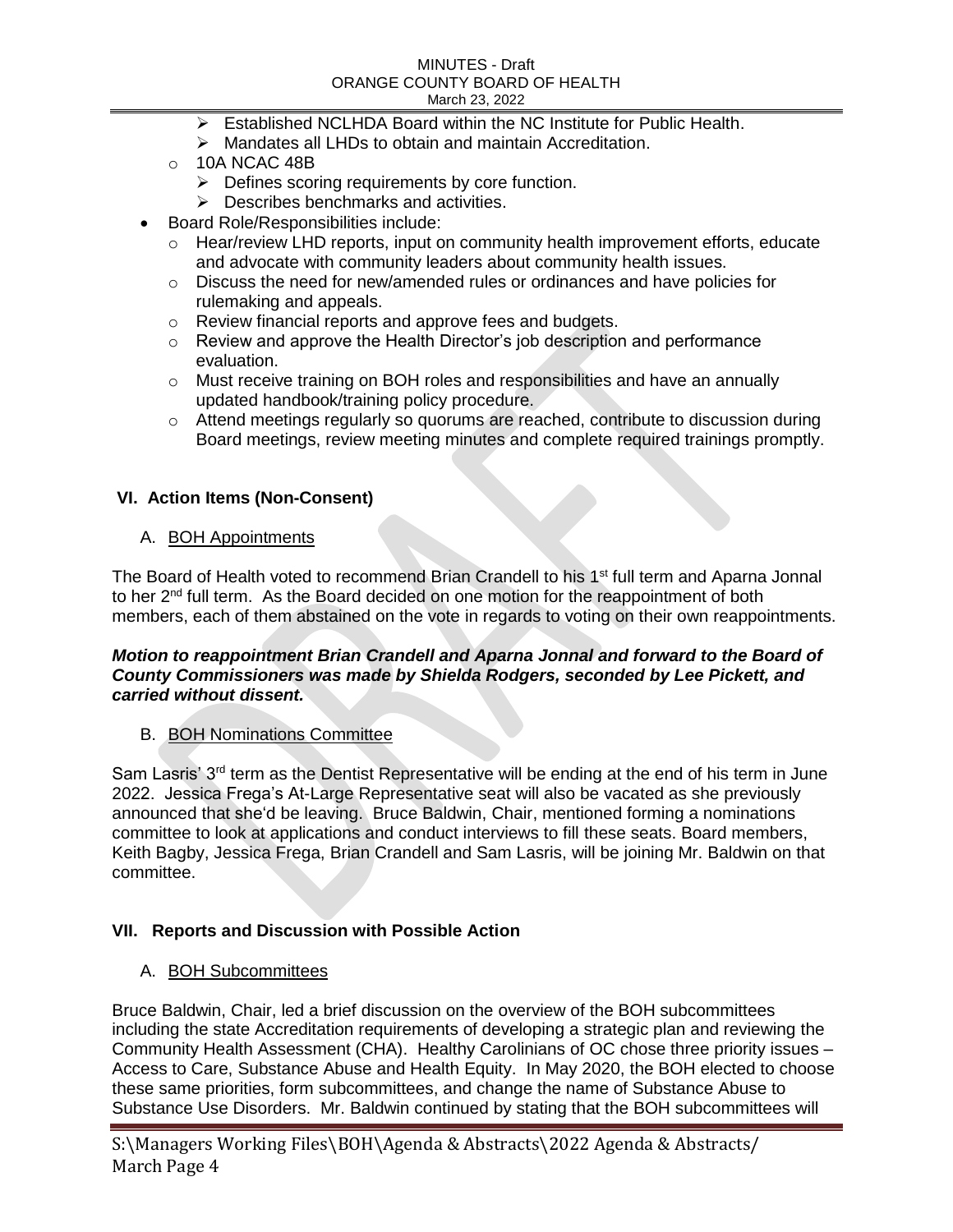identify goals and objectives for improvements in OC as well as make some recommendations that will assist in supporting those improvements. He also mentioned that the subcommittees would review issues on a macro-level (e.g. marketing, system-wide issues, advocacy, and policies).

Keith Bagby conveyed his concern regarding duplicating efforts that other agencies may be in the process of or may have already executed. Mr. Baldwin's response was that the Board would coordinate with other agencies in attempt to prevent that from occurring. Quintana Stewart mentioned that, prior to COVID, the objective was to look at larger community health action plans developed by Healthy Carolinians and determine which policy advocacy pieces the Board can help move forward. Ms. Stewart expressed that's she's excited and looking forward to the subcommittees doing so; while also agreeing with and acknowledging Mr. Bagby's concern. She stated that that our agencies will complement each other's work. Lastly, Mr. Baldwin stated that he would like a document created that provides information detailing each subcommittee's responsibilities.

B. Media Items

Kristin Prelipp, Communications Manager, briefly mentioned that many of the articles dealt with mask mandates being lifted and some of the reasons some people may continue wearing masks. Ms. Prelipp also stated that there was an article about the State of Emergency and its expiration date. It was activated March 20, 2020 and is set to expire May 1, 2022.

# *Media items were in the packet which focused on Orange County's events and our involvement in various efforts.*

# C. BOH Health Director Report

Quintana Stewart, Health Director, briefly highlighted the following items from her report.

- At the request of the NC DHHS, the OCHD Family Home Visiting Program has agreed to see some Chatham County patients enrolled in their Care Management for High-Risk Pregnancies (CMHRP) and Care Management for At-Risk Children (CMARC) Programs. Chatham County opted out of these programs leaving these patients displaced for services.
- Effective April 1, 2022, Medicaid coverage for pregnant people has been extended from 60 days to one year postpartum. The American Rescue Plan Act signed into law on March 11, 2021 makes this additional pathway an option for states to expand this coverage. NC has adopted this state plan amendment.
- D. COVID-19 Update

Quintana Stewart, Health Director, gave a brief update on the COVID-19 status in Orange County (OC) as well as took questions from the Board. Some highlights of her presentation are below.

 NC DHHS released their newly coded dashboard surveillance. There are seven dashboards providing information on vaccinations, respiratory virus surveillance, cases and deaths, hospitalizations, outbreaks, wastewater monitoring and reports. Currently, the reports do not display information at a county level, only at the state level.